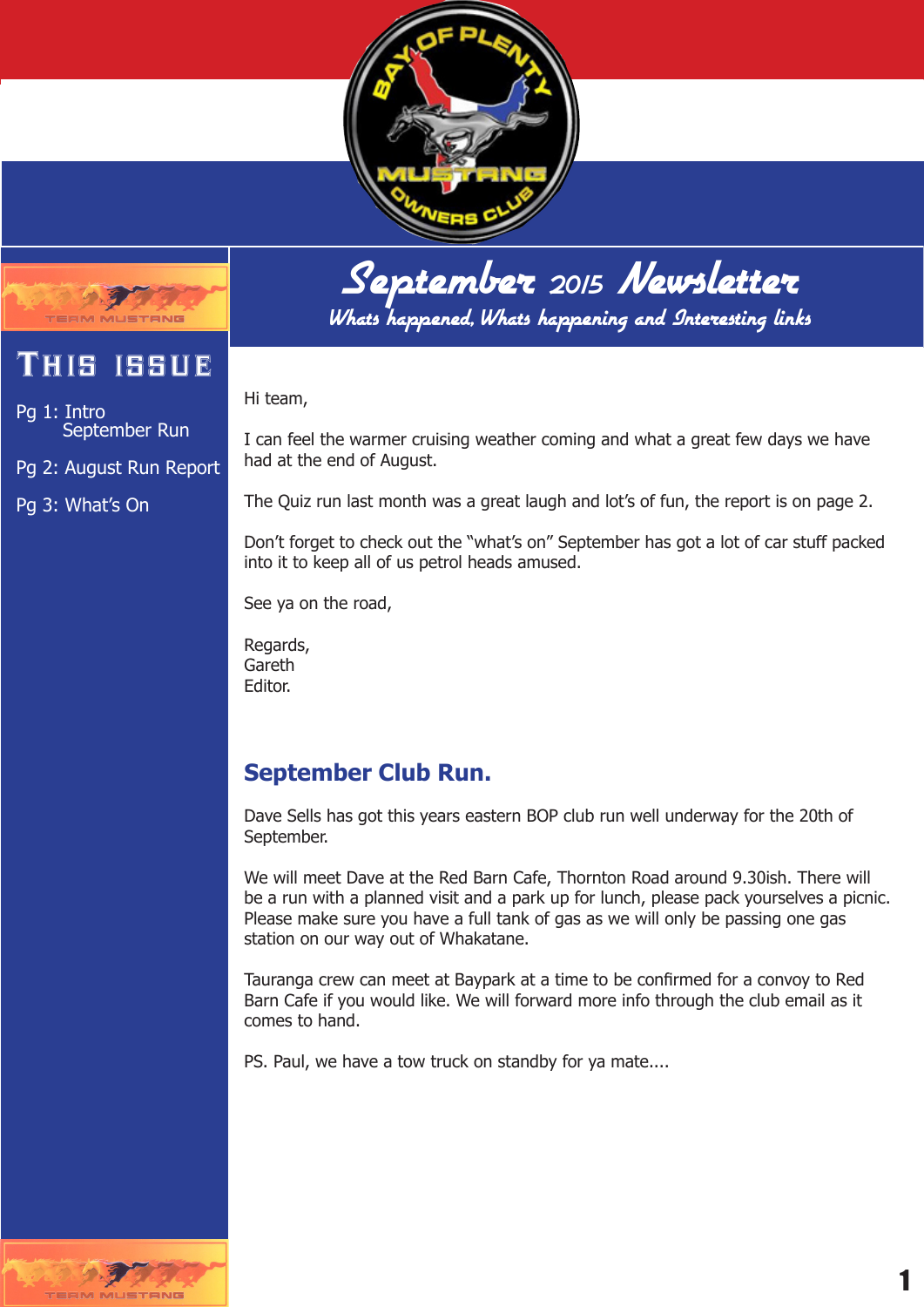

### **August Club Run/Quiz - Katikati**

#### AUGUST RUN REPORT

It was a great turnout on a lovely sunny Sunday for the run to KatiKati or as some call it Pussy Pussy, 15 cars met at Bethlehem taking the scenic route organised by Duncan and Lisa - thank you guys. After parking the cars there was a wee climb up a hill to congregate at Ambria for lunch and a quiz. After a mix and mingle lunch was served, one of the waitress (Gillian) was a bit rude I believe she was heard yelling at one table to "Stack em". I Think she needs to stick to her Day job. With dishes stacked it was time for the quiz. Lots of fun was had, and many laugh's enjoyed. At half time a few spot prizes were given, dessert served and on we went with second half of the quiz. It was a very close contest the winning team "Pony Power" Murray & Debbie, Brenda, Vicki ,Jolene And Gareth.....Well done you guys. They had a \$50.00 credit to share off their lunch donated by the venue Ambria. Thanks to Debra for organising the prizes . The Best presented car was won by Duncan and Lisa well done. Thank you to everyone that came and I hope you had a good day.

Paul & Gillian